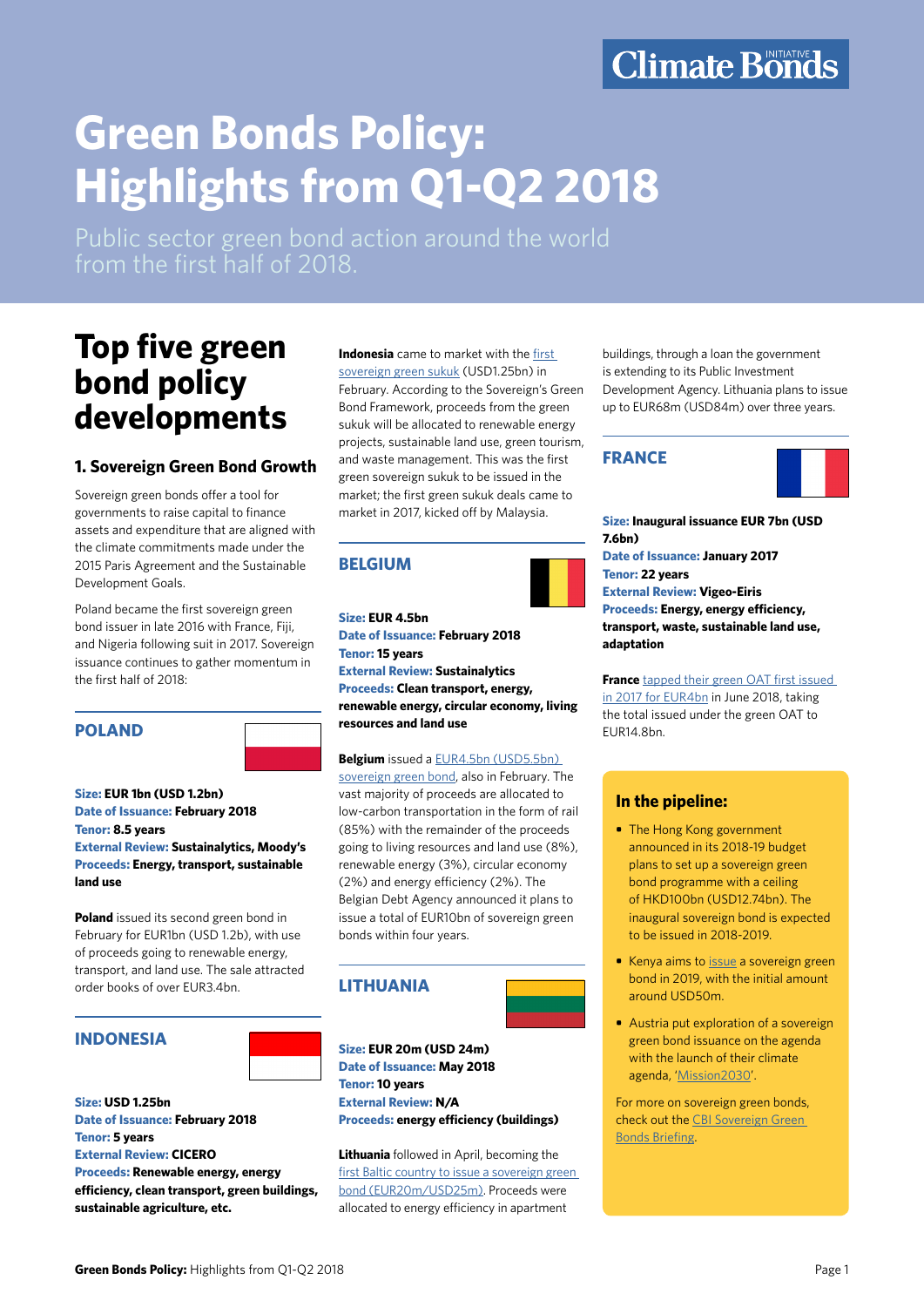#### **Public sector issuers set examples for private sector**

Sovereign bonds are only one type of public sector issuance that helps kickstart green bond markets.

Issuance from multilateral and national development banks, municipalities, states and other public sector entities such as utilities and transport companies continue to provide strategic issuance to support the growth of various segments of the green bond market.

Some public sector issuance highlights from so far in 2018:

**Development banks:** [Korea Development](http://www.koreabizwire.com/korea-development-bank-issues-green-bonds/119343)  [Bank \(KDB\) came to market](http://www.koreabizwire.com/korea-development-bank-issues-green-bonds/119343) with their inaugural issuance, the first green bond to be issued in Korean Won (KRW300bn (USD279m). Proceeds are allocated to green energy. Expanding the green bond market to new currencies is part of diversifying and growing the market.

**Municipalities:** Auckland Council in New Zealand [issued NZD200m \(USD136m\)](http://www.ourauckland.aucklandcouncil.govt.nz/articles/news/2018/6/green-bond-issue-a-success-with-200-million-raised-for-electric-trains/) 



[green bond](http://www.ourauckland.aucklandcouncil.govt.nz/articles/news/2018/6/green-bond-issue-a-success-with-200-million-raised-for-electric-trains/) to finance electric rail, the first council in New Zealand to do so.

**Public entities:** Ontario Power Generation, Ontario province's largest electricity

**Peru:** Peru's Lima Stock Exchange (BVL) announced the publication of their [Green](https://www.assets.publishing.service.gov.uk/government/uploads/system/uploads/attachment_data/file/703502/27-04_GUIA_PERU_MX2_FINAL.pdf) 

8

**Chile:** The "Green and Social Bond Segment" was launched on the Santiago Exchange along with related [Guidelines](http://www.inter.bolsadesantiago.com/sitios/en/Documentos Bonos Verdes/Gu%C3%ADa Segmento de Bonos Verdes y Sociales VF.PDF) in April,



in alignment with the Exchange's broader strategy for increasing sustainability. The Chilean Guidelines recognise international guidelines as set by Green Bond Principles, Social Bond Principles, as well as the Climate Bond Standard. A separate set of guidelines was published outlining the [minimum content to be included in](http://www.inter.bolsadesantiago.com/sitios/en/Documentos Bonos Verdes/Contenido M%C3%ADnimo Informe VF.PDF) [third-party verifier reports](http://www.inter.bolsadesantiago.com/sitios/en/Documentos Bonos Verdes/Contenido M%C3%ADnimo Informe VF.PDF), both pre-issuance and post-issuance. The first green bonds listed on the segment the same month as it launched, with Chilean water utility Aguas Andinas listing its first green bond of [CLF 1.5m \(USD68m\)](https://www.climatebonds.net/files/files/2018-03 CL Aguas Andinas.pdf).

provider, issued a [CAD450m \(USD339m\)](https://www.climatebonds.net/files/files/2018-06 CA Ontario Power Generation.pdf) green bond in late June. The deal will finance the construction of new run-ofriver hydro projects or the upgrading of existing hydropower infrastructure.

#### **2. National guidelines for green bonds**

Official green bond guidelines play an important catalytic role for nascent green bond markets. They can help countries track green investments to meet their climate and infrastructure goals, maintain market integrity to build investor confidence, support the implementation of targeted incentives and contribute to scaling up and building liquidity in green financial markets.

So far in 2018, guidelines for green bonds market development have been launched in Latin America:



Bolsa Mexicana de Valores Group, with support from the UK government. The document outlines international best practices and basic principles that must be met for the issuance of green bonds—covering the use of proceeds, eligible projects, administration of proceeds, external review, and reporting guidelines. The guide emphasizes the need to employ a third-party verifier to guarantee the credibility of the green label, although compliance remains voluntary.

### **Availability of national and regional green bond guidance**

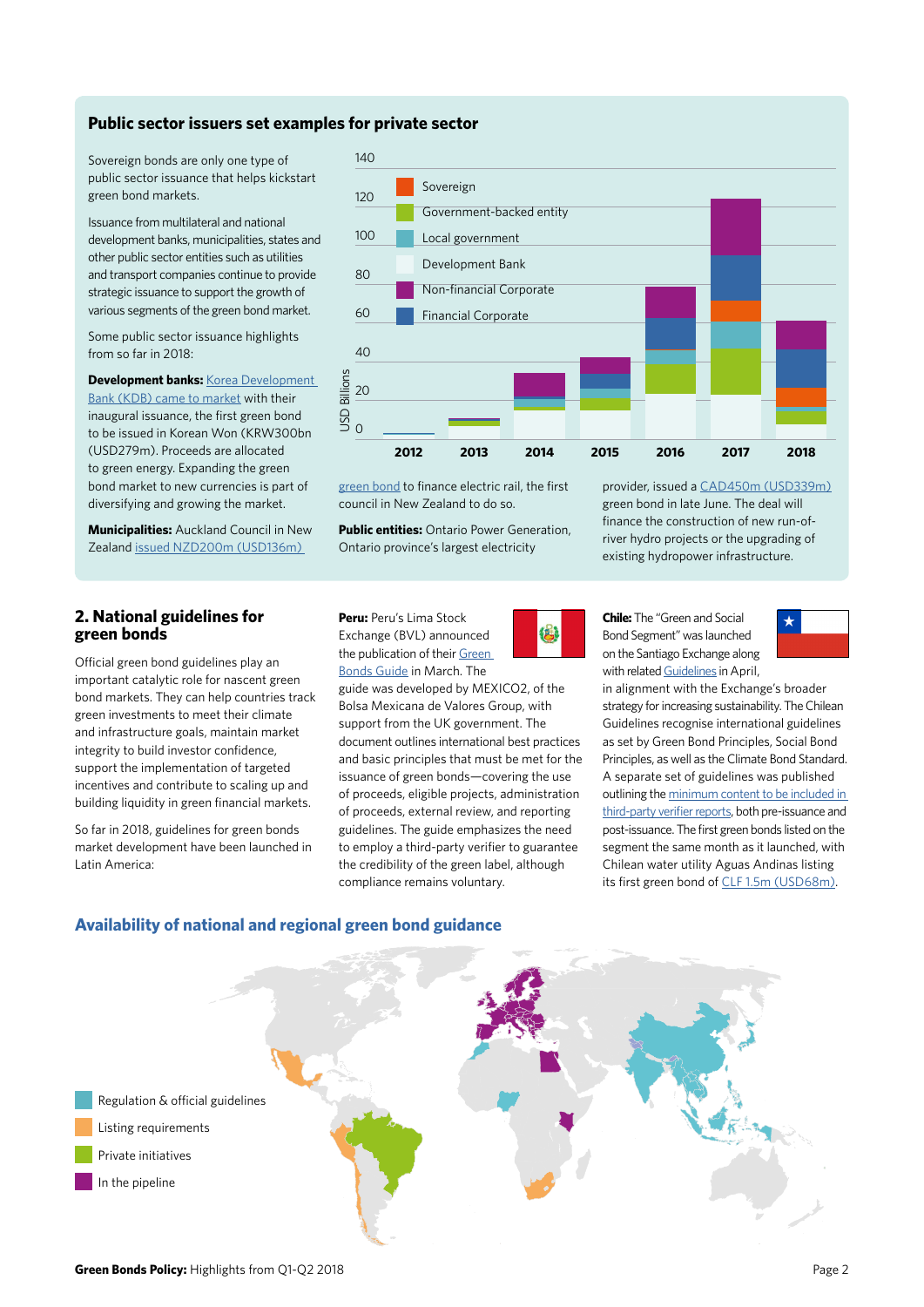#### **In the pipeline:**

#### **The EU Taxonomy on Sustainable Finance and Green Bond Label**



In March 2018, the European Commission announced a [comprehensive Action Plan](https://www.climatebonds.net/files/files/2018-03 CL Aguas Andinas.pdf) on sustainable finance. Following the Action Plan, the EC presented three [legislative proposals](https://www.ec.europa.eu/info/publications/180524-proposal-sustainable-finance_en) aimed at establishing an EU taxonomy for sustainable finance, improving ESG disclosure, and creating low-carbon benchmarks.

In June, the EC launched a [Technical](https://www.ec.europa.eu/info/publications/180613-sustainable-finance-teg-members_en)  [Expert Group](https://www.ec.europa.eu/info/publications/180613-sustainable-finance-teg-members_en) (TEG) to progress on the details of the legislative proposals and action plan. The TEG is divided into four subgroups tasked with developing an EU taxonomy on sustainable finance, an EU green bond label, low carbon indices and metrics for climate-related disclosure. Sean Kidney, CEO of Climate Bonds, is a member of the TEG's taxonomy subgroup, which will deliver the climate mitigation component of the taxonomy in Q1 2019, and climate adaptation and broader environmental assets in Q2 2019. On the back of the taxonomy, the EU green bonds label is planned to be developed by Q3 2019.

**Kenya:** The Nairobi Securities Exchange (NSE) and other partners of the [Kenya Green Bond](http://Kenya Green Bond Programme) 



[Programme,](http://Kenya Green Bond Programme) including Climate Bonds, have been working on amending listing rules for green bonds, introducing a sub-segment for green bonds within its Fixed Income Security Market. These are expected to be finalised in 2018. The work is supported by the Capital [Markets Authority \(CMA\),](http://www.xinhuanet.com/english/2018-04/27/c_137142285.htm) which plans to make amendments to the law clarifying the definition of green bonds to aid the Nairobi Securities Exchange (NSE) in the review and approval of its green guidelines.

**Egypt:** The Financial Regulatory Authority [launched a consultation](https://www.dailynewsegypt.com/2018/06/27/ifc-financial-regulatory-authority-begin-consultations-on-green-bond-guidelines-in-egypt/)  [on draft green bond](https://www.dailynewsegypt.com/2018/06/27/ifc-financial-regulatory-authority-begin-consultations-on-green-bond-guidelines-in-egypt/) 



[guidelines](https://www.dailynewsegypt.com/2018/06/27/ifc-financial-regulatory-authority-begin-consultations-on-green-bond-guidelines-in-egypt/), which have been developed in coordination with the IFC. The guidelines will now be [reviewed by](http://www.egypttoday.com/Article/3/52903/Egypt-s-financial-regulatory-body-launches-dialogue-on-green-bond)  [market players,](http://www.egypttoday.com/Article/3/52903/Egypt-s-financial-regulatory-body-launches-dialogue-on-green-bond) including investment funds, the Egyptian Exchange, banks, credit agencies and Egyptian insurance companies.

#### **Availability of regulatory supervisory schemes for green bond verifiers**

Requirements for verifiers are increasingly being introduced into green bond guidelines with proper supervisory schemes now set up in China and under discussion in Mexico.

Requirements vary from basic proof of independence from the issuer (Malaysia, Morocco, Peru), to disclosure of relevant credentials and expertise (ASEAN, South Africa), to accepting affiliation with an industry body such as the Climate Bonds Standard



#### **Luxembourg's Renewable Energy Covered Bonds Law**

[Covered bonds](https://www.climatebonds.net/files/files/March17_CBI_Briefing_Covered_Bonds.pdf) are highly-regulated securities with superior credit ratings and lower funding costs than unsecured debt, thanks to a dual recourse structure where bond investors have claim over a dedicated 'cover' pool of assets, as well as a general claim over the issuer. Covered bond issuance is limited to asset classes where regulatory eligibility criteria are in place to determine which assets can be included in a cover pool. Housing accounts for the majority of covered bond issuance, followed by public sector infrastructure and shipping. Covered bonds have proven to be a reliable source of long-term financing for banks to on-lend to these specific priority sectors.

#### **3. Targeted green bond incentives**

Green bond incentives are useful temporary mechanisms to kick-start and scale green bond issuance.

**Hong Kong:** Along with preparations for sovereign green bond issuance, Hong Kong launched a three-year ["Green Bond](http://www.thestandard.com.hk/breaking-news.php?id=109063&sid=4)  [Grant Scheme".](http://www.thestandard.com.hk/breaking-news.php?id=109063&sid=4) The scheme will provide up to HKD800,000 (USD102,000) in subsidies for issuers of green bonds at least HKD500m (USD63.7m) in size to offset the cost of obtaining external review from the Hong Kong Quality Assurance Agency (HKQAA) under the Green Finance Certification Scheme.

that has a verifier supervisory scheme (Chile, South Africa).

In late 2017, China became the first country to establish its own regulatory supervision of verifiers and verification activities, with the People's Bank of China (PBoC) and China Securities Regulatory Commission (CSRC) jointly releasing new guidelines for green bond verifiers and verification activities. The 'Green Bond Assessment and Verification Guidelines (Provisional)' introduce regulatory requirements for verifiers, and essentially act as a verifierlicensing scheme, stipulating required qualifications and credentials, verification methods, and reporting requirements.

In the green bond space, to date there have been eight total green covered bonds issued, with five issuances in 2018: three green covered bonds for housing (with low-carbon buildings in the cover pool), one green covered bond issuance for forestry (with sustainable forestry assets in the cover pool) and one issuance for both renewable energy and buildings.

Now the covered bond market is expanding to include renewable energy assets. In January 2018, Luxembourg published a [draft bill](https://www.chd.lu/wps/portal/public/Accueil/Actualite/ALaUne/?current=true&rile=wcm%3Apath%3Aactualite.public.chd.lu/ST-www.chd.lu/sa-actualites/c2abfd3c-2912-4640-b3ec-c2282ce006f4) providing a legal framework for banks to issue Renewable Energy Covered Bonds (RECB). The bill entered into force on [July 1st](https://www.luxtimes.lu/economics/34308-luxembourg-introduces-green-covered-bond-framework). This is the first law in the world allowing renewable energy assets into cover pools. It has the potential to facilitate more capital into clean energy projects. Renewable energy assets under the law include wind, solar, aerothermal, geothermal, hydrothermal, ocean energy, biomass, landfill gas, sewage treatment plant gas, and biogases, using the renewable energy definition set out by **EU Directive 2009/28**.

The scheme replicates the model put in place in [Singapore](https://www.hoganlovells.com/~/media/hogan-lovells/pdf/new-mas-green-bond-grant-scheme.pdf?la=en) in 2017 and Malaysia's Green SRI [Sukuk](http://www.mifc.com/index.php?rp=green_sukuk) Grant Scheme. Absorbing the initial transaction costs of a labelled green issuance levels the playing field with non-green bonds and lowers the hurdle for new issuers to enter the market.

#### **In the pipeline:**

**Kenya:** The [Capital Markets Authority](http://www.xinhuanet.com/english/2018-04/27/c_137142285.htm)  [\(CMA\)](http://www.xinhuanet.com/english/2018-04/27/c_137142285.htm) put forward a policy proposal to the national Treasury regarding tax treatment for green bonds, with the goal of extending the current tax exemption for infrastructure bonds to include green bonds.